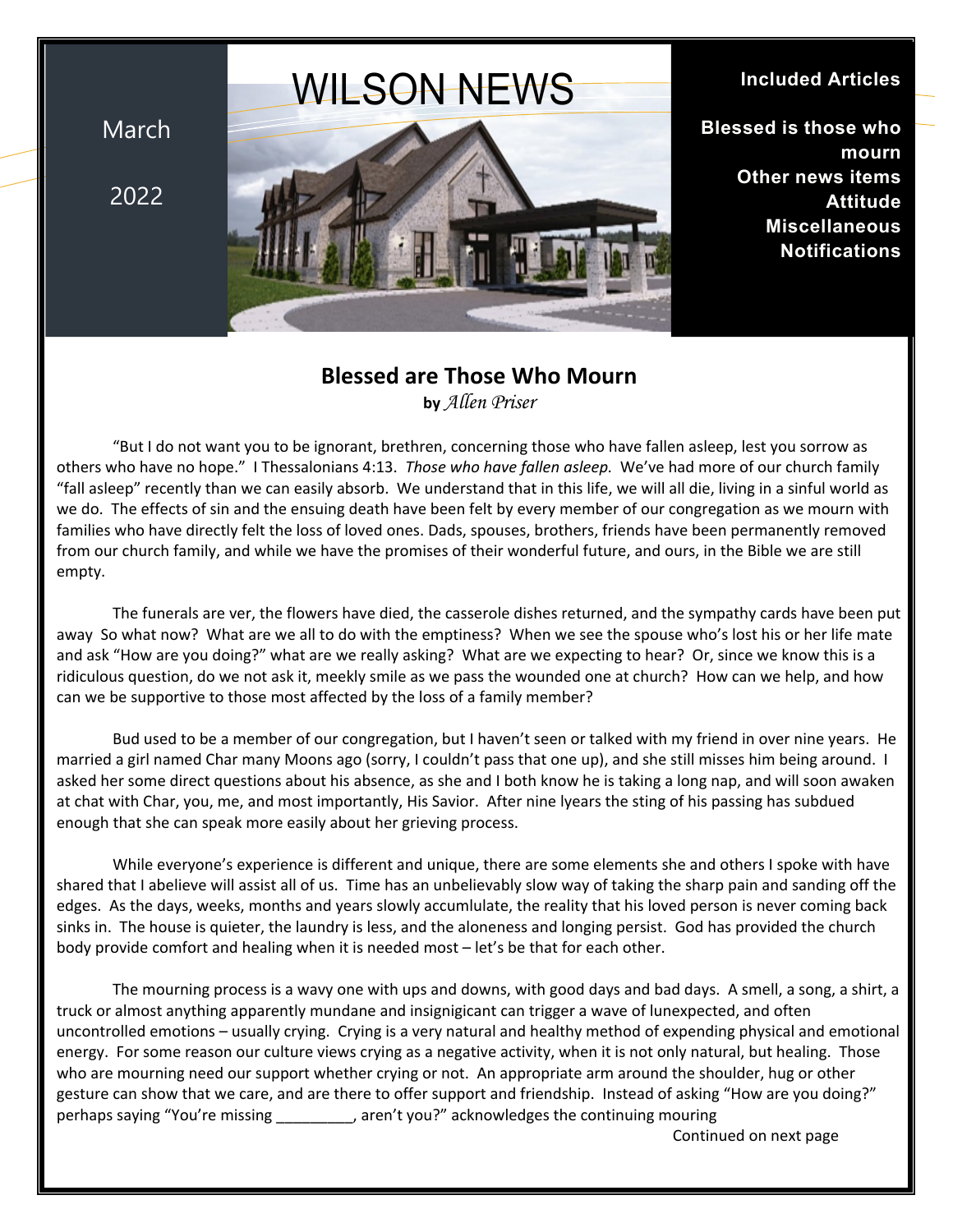When a loss occurs we respond with calls, prayers, visits, sending flowers or tasty meals and other gestures of care and support. But when the event is "over," those same actions usually dry up. This is where our church family  can really demonstrate what a community of believers does, not just says.

 and attention Jesus would invest in them if He were here in Jam Dam. Desus does live in Wilson – in each one of us! So look around; you'll find many families still huring and grieveing for the loss of their loved one – you won't have to look far. And let us all pull together to bathe these beloved members of our church family with the love, care Let us be the arms, shoulders, and ears of Jesus.

 For the Lord Himself will descend from heaven with a shout, with the voice of an archangel, and wityh the trumpet of God. And the dead in Christ will rise first. Then we who are alive and remain shall be caught up together . with them in the coulds to meet the Lord in the air. And thus we shall always be with the Lord. THEREFORE COMFORT ONE ANOTHER WITH THESE WORDS." I Thessalonians 4:16-18.

#### .**Some other news**

.

The **Teen Snow Outing** was lots of fun. We had two amazing speakers: EJ Wolf traveled all the way from GLAA up to Sagola. He lectured and demonstrated on Physical Therapy. Kiana Roat shared how God called her to become a missionary and encouraged us to involve ourselves in mission work. The cooks were hard at work and as a result the food tasted delicious. Also, everyone that was at TSO slept in the basement of the lodge. We organized a fun activity for Saturday night to go sledding at Crystal Falls. The weather was really nice all weekend, so we were able to do activities outside.

This last Thursday, March 3, WJA planned a skiing trip at Pine Mountain. Some of us snowboarded and some of us skied. It was a lot of fun. The weather that day was really nice and the snow was nice and powdery, not ice. Some of the students from WJA hit the jumps at the skiing place and it was pretty entertaining to watch. Some crashed and some landed perfectly back on the ground. It was an amazing opportunity to go and enjoy the snow for several hours and also have fun hanging out with friends, We all enjoyed going skiing at Pine Mountain, It's a nice skiing hill to visit.

by *Lei Makaehu*

#### **Still More News**

The **Pathfinders** for the first half of the year have done the Pathfinder classwork, and now are enjoying doing honors for the rest of the year. Right now some of the kids are working on cake decorating, others are doing model cars, some are doning woodworking. I am personally working on the woodworking honor and it is cool to see what the other kids in thehonors get done while we are gone. Bult that's not all the Pathfinders are working on. Pathfinder Sabbath is creeping just around the corner also, and the ids are working on their parts to be ready for it.

by *Tommy Hubbard* **~~~~~~~~~~~~**

Last month the church board began discussions about two items that impact our church. One is the need for improve the insulation situation in the school building to make our fuel use more efficient. The other item is relates to how the cleaning of the church is done, and whether we should consider hiring a service. These discussions will continue this month and be presented in business session at some point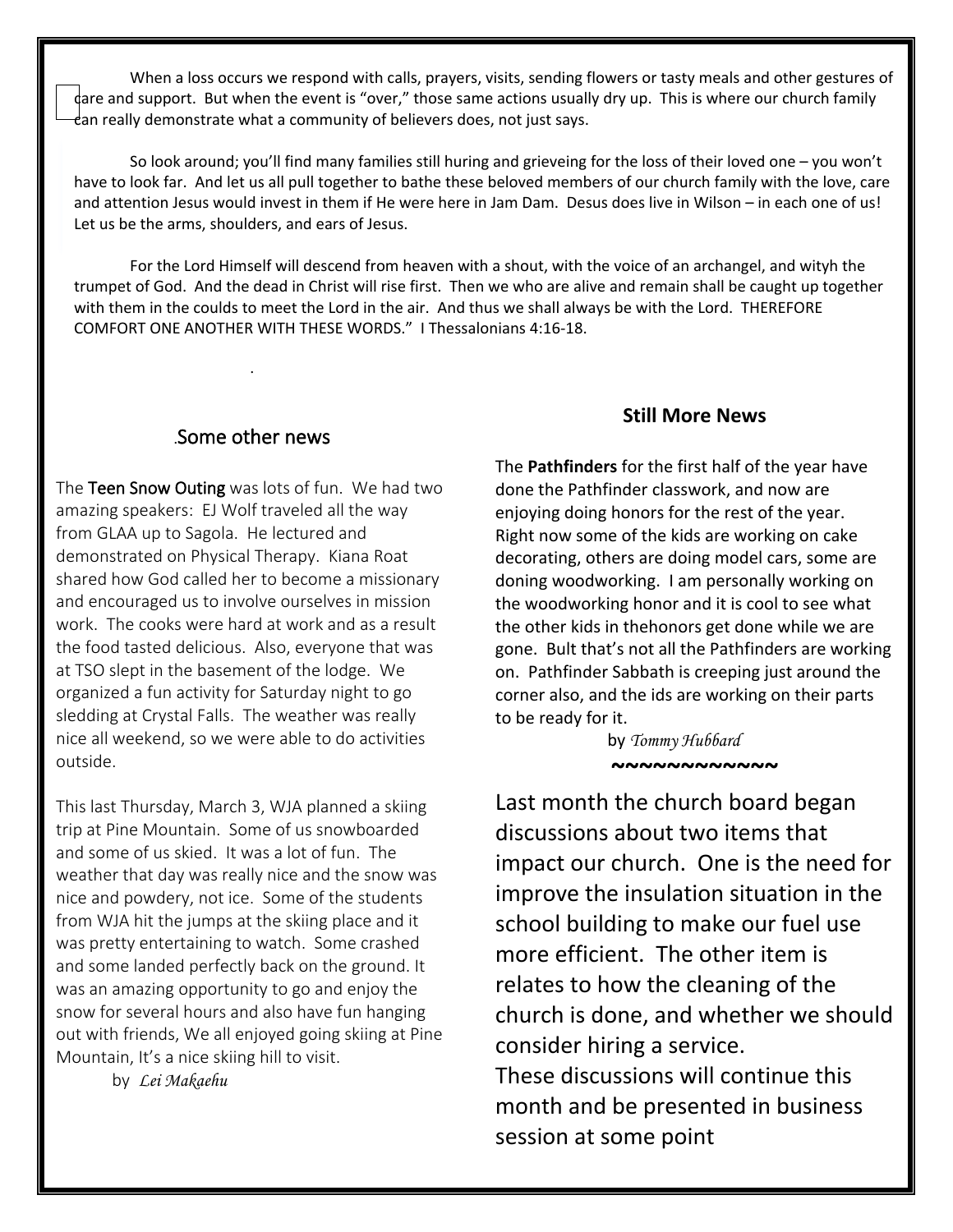## **ATTITUDE**

 The longer I live, the more I realize the impact of attitude on life. Attitude, to me, is more important that facts. It is more important that the past, than education, than money, than circumstance, than failures than successes, than what other people think or say or do. It is more important that appearances, giftedness, or skill. It will make or break a school, a church, a home. The remarkable thing is, we have a choice every day regarding the attitude we will embrace for that day. We cannot change our past…we cannot change the fact that people will act in a certain way. We cannot change the inevitable. The only think we can do is play on the one string we have, and that is our attitude. I am convinced that life is 10 percent what happens to me and 90 percent how I react to it.

by Charles Swindoll

## Have you had an answered prayer experience you are willing to share? How about writing about it for the Newsletter? Or calling someone on our prayer list

**~~~~~~~~~~~~~~**

and praying with them? Hearing stories of answered prayer helps each of us to utilize this tool in our lives.

**~~~~~~~~~~~~~**

#### **Miscellaneous Notifications**

**\***Interested in ordering items from the Country Life

catalog? Call Carol Savage for details on when orders are due…906-368-0705. If you would like a One-Call reminder, call Carrie DeGrave and ask her to put you on that list – 639-2001

**\***Rada Cutlery is available (a Home & School fund raiser to benefit the school expansion project) https://radafundraising.com?rfsn=1820058.87e8e7

**\*From the bulletin secretary**: If you are on a schedule (such as chorister or musician) and you have arranged for a substitute on a given Sabbath, please notify the bulletin secretary so that the bulletin can reflect what actually happens. If you are the presiding elder and the program needs to be adjusted for a special feature (baptism, dedication, ordination, musical program, communion) please consider where/how that will fit and commincate that to the bulletin secretary. If you like looking for typos, your help is welcome. Text me: Aileen.

# **Camp Sagola Events**

Spring Retreat – May 6-8

Summer Camp Staff Orientation – July 11-15 Junior Camp – July 17-24 Teen Camp July 24-31

> UP Campmeeting September 9-11

UP Women's Retreat September 23-25

Marriage Retreat October 7-9